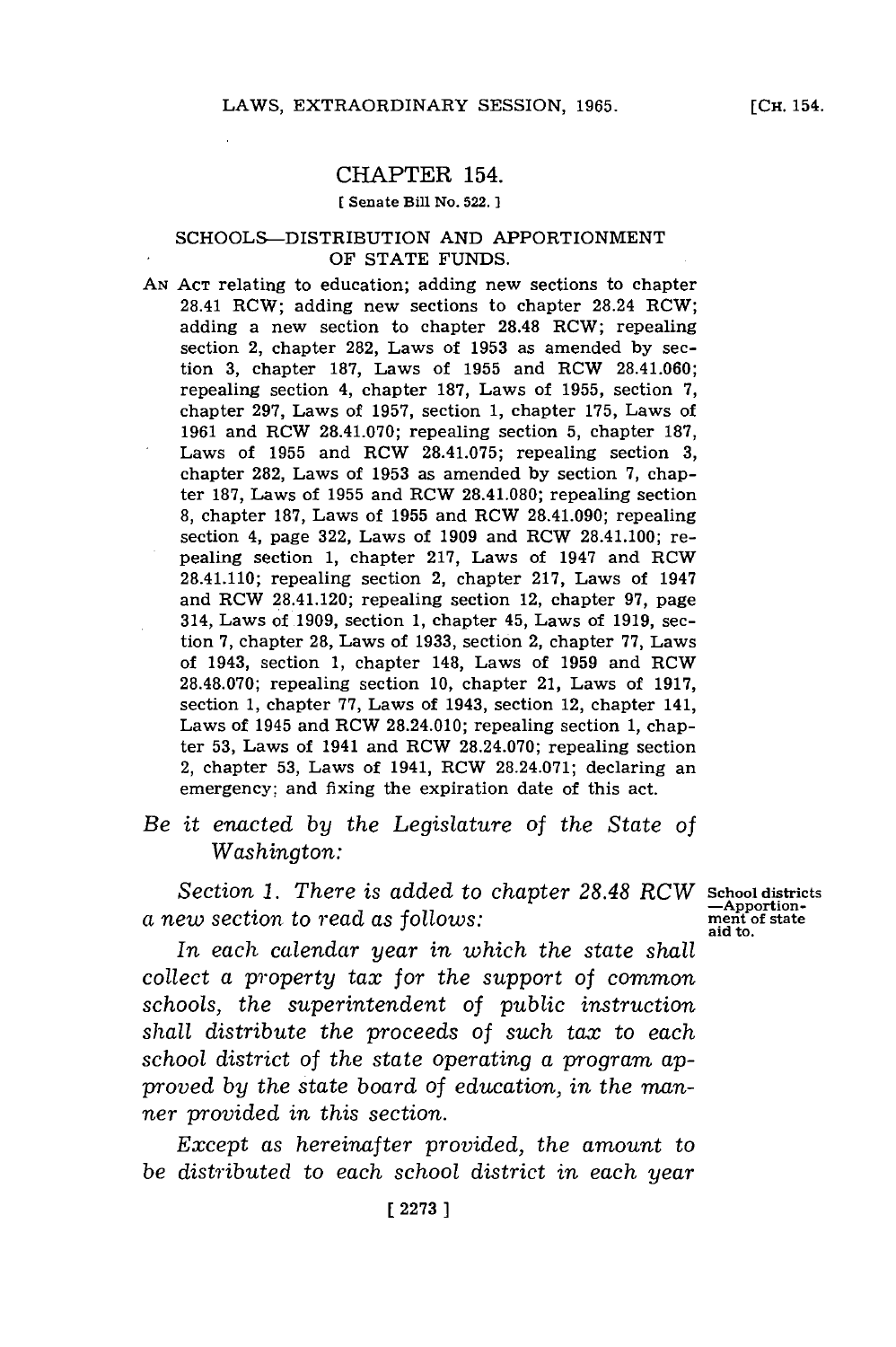**-Apportion-ment of state aid to.**

**School districts** *shall be a fraction of the total amount available for distribution, the numerator of which fraction shall be the assessed valuation of all taxable property in such school district adjusted to fifty percent of true and fair value thereof in accordance with the ratio of assessed valuation to actual valuation fixed by the state board of equalization, and the denominator of which fraction shall be the aggregate assessed valuation of taxable property in all school districts entitled to a distribution under this section adjusted as to the property in each such district to fifty percent of true and fair value thereof in accordance with the ratio of assessed valuation to actual valuation fixed by the state board of equalization: PRO-VIDED, That each nonhigh school district shall receive only three-fifths of the amount otherwise distributable to a school district as provided above and the remaining two-fifths of such amount shall be distributed to the high school district fund of the county in which the nonhigh school district is located: PROVIDED FURTHER, That each union high school district shall receive only two-fifths of the amount otherwise distributable to a school district as provided above, and the remaining threefifths of such amount shall be distributed to the component districts within each union high school district in proportionate amounts based upon the respective aggregate assessed valuations of taxable property in such component districts adjusted to fifty percent of true and fair value thereof in accordance with the ratio of assessed valuation to actual valuation fixed by the state board of equalization.*

> *Funds distributable under this section will replace in whole or in part the requirements of school districts for excess tax levies for maintenance and operation of the common schools. Each district authorized by the electors of the district prior to July*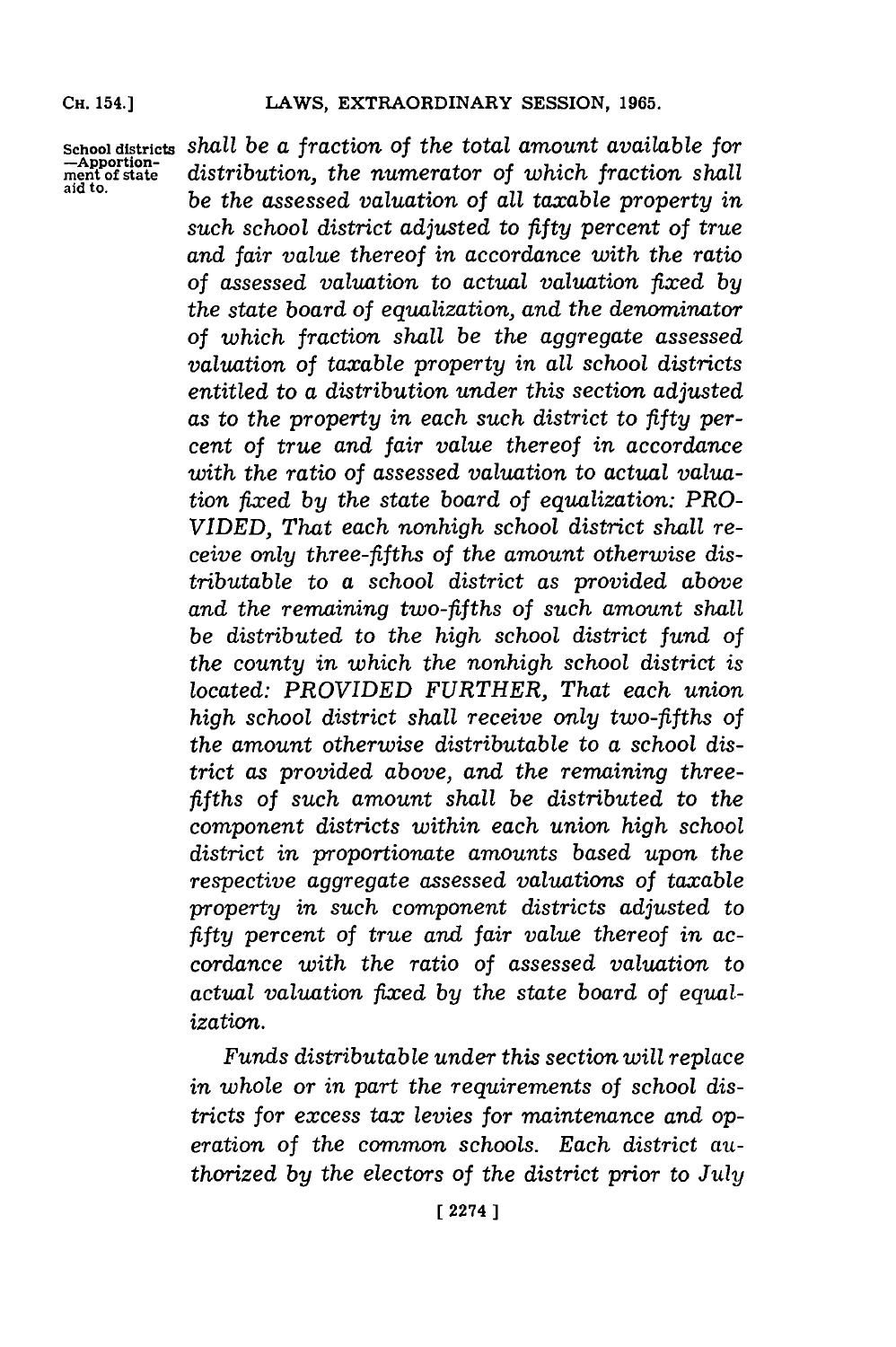*1, 1965 to impose an excess tax levy for maintenance and operation purposes shall reduce the number of mills actually levied below the number of mills authorized so that total revenues of the district from all sources for maintenance and operation purposes will not exceed the total revenues of the district for such purposes computed at the time the excess levy was authorized by the electors of the district. With respect to each such district the state superintendent shall determine the amount of such revenues computed at the time the excess levy was authorized. If the state superintendent finds that the district has not reduced any excess levy in accordance with this paragraph, he shall withhold from the amount otherwise distributable to such district under this section an amount equal to the surplus revenues which would have accrued to the district by reason of the imposition of an excess levy greater than that permitted by this para-*

*Notwithstanding any other provision of this act the superintendent of public instruction shall not distribute funds to any school district pursuant to this section in excess of the amount which constitutes an equal guarantee in dollars for each weighted student enrolled, based upon a full school year of one hundred eighty days.*

*graph.*

*The superintendent of public instruction shall make the distribution of funds authorized in this section on or before the tenth day of March, 1966, and on or before the tenth day of each month thereafter by prorating the funds available on such distribution dates to the school districts entitled thereto.*

SEC. 2. There is added to chapter 28.41 RCW a New section. new section to read as follows:

From those funds made available **by** the legis- **Apportionment** lature for the current use of the common schools. **receipt of** *other than the proceeds of the state property tax,* **revenues.**

**other specified**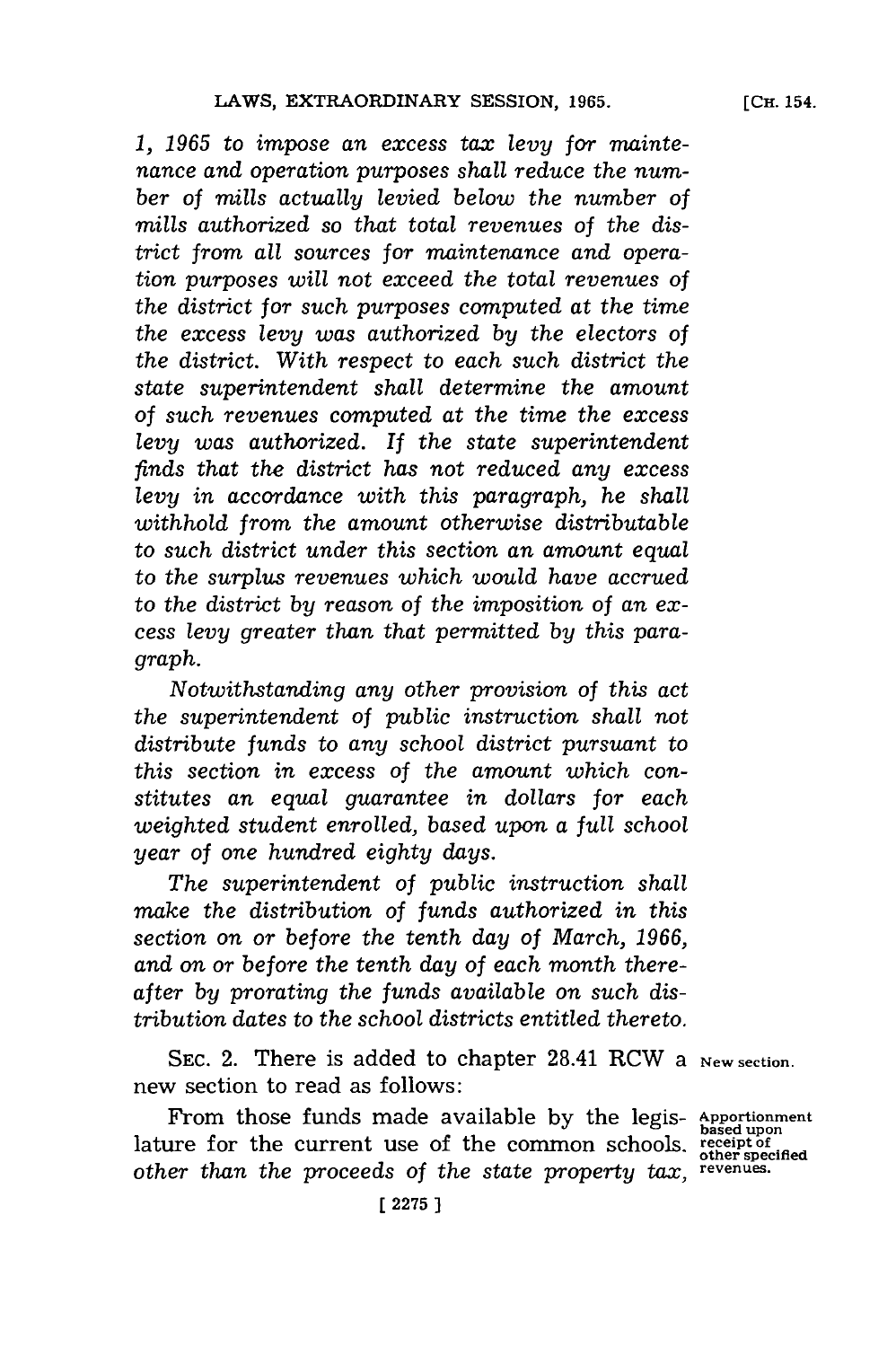### **CH. 54.]LAWS,** EXTRAORDINARY **SESSION, 1965.**

**CH.** 154.]

**-Apportion-ment of state aid to. Apportionment based upon receipt of other specified revenues-Equal guaran- tee in dollars for each weighted stu-dent enrolled.**

**School districts** the state superintendent of public instruction shall distribute annually as provided in RCW **28.48.010** to each school district of the state operating a program approved **by** the state board of education, an amount which, when combined with the following revenues, will constitute an equal guarantee in dollars for each weighted student enrolled, based upon one full school year of one hundred eighty days:

> *(1) The amount of money which would be produced by a levy of ten mills on the assessed valuation of taxable property within the school district adjusted to fifty percent of true and fair value thereof in accordance with the ratio of assessed valuation to actual valuation fixed by the state board of equalization: PROVIDED, That during the school year 1965-66 only eighty-five percent of such amount shall be deemed to be revenues within the meaning of this section; and*

> (2) The receipts from the one percent tax on real estate transactions which may be imposed pursuant to chapter 28.45 RCW: *Provided,* That the funds otherwise distributable under this section to any school district in any county which does not impose a tax in the full amount authorized **by** chapter 28.45 RCW shall be reduced **by** five percent; and

> (3) Net receipts from those funds received pursuant to Title 20, sections **236** through 244, United States Code, in the following specified percentages:

| School year 1968-69 and thereafter $85\%$ |  |
|-------------------------------------------|--|

Net receipts are gross receipts of the district less the cost to the district of processing the records and claims required for the administration of Title 20, sections **236** through 244, United States Code; and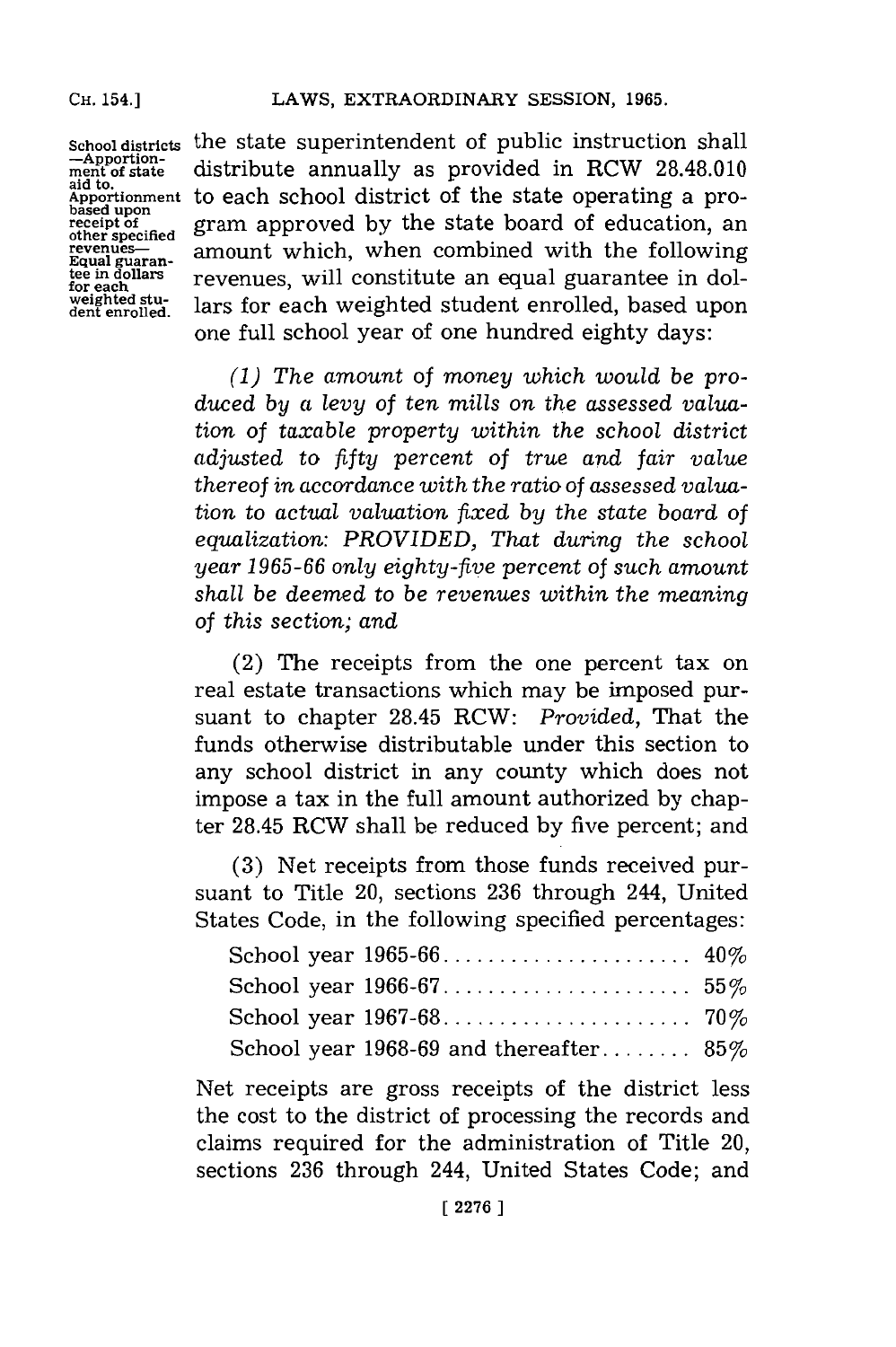(4) Eighty-five percent of the maximum receipts collectible from the high school district fund pursuant to chapter 28.44 RCW; and

**(5)** Public utility district funds distributed to school districts pursuant to RCW **54.28.090,** in the following specified percentages:

| School year 1968-69 and thereafter 85% |  |
|----------------------------------------|--|

**(6)** Federal forest revenues distributed to school districts pursuant to RCW **36.33.110,** in the following specified percentages:

| School year 1968-69 and thereafter $85\%$ |  |
|-------------------------------------------|--|

**(7)** Eighty-five percent of such other available revenues as the superintendent of public instruction may deem appropriate for consideration in computing state equalization support: *Provided,* That the apportionment per weighted student under this section 2 to any district which complies with the requirement of this act for the school years **1965-66** and **1966-67** shall be an amount sufficient to guarantee ninety-five percent of the total revenue per weighted student, excluding special levies, which such district realized during the **1964-65** school year.

**SEC. 3.** There is added to chapter 28.41 RCW a **New section.** new section to read as follows:

To determine a "weighted student enrolled," as **Determining** that term is used in this act a schedule shall be **dent enrolled".** established **by** the superintendent of public instruction which shall provide appropriate recognition of the following costs among the various types of students and districts of the state, with the equalization of educational opportunity being the primary objective: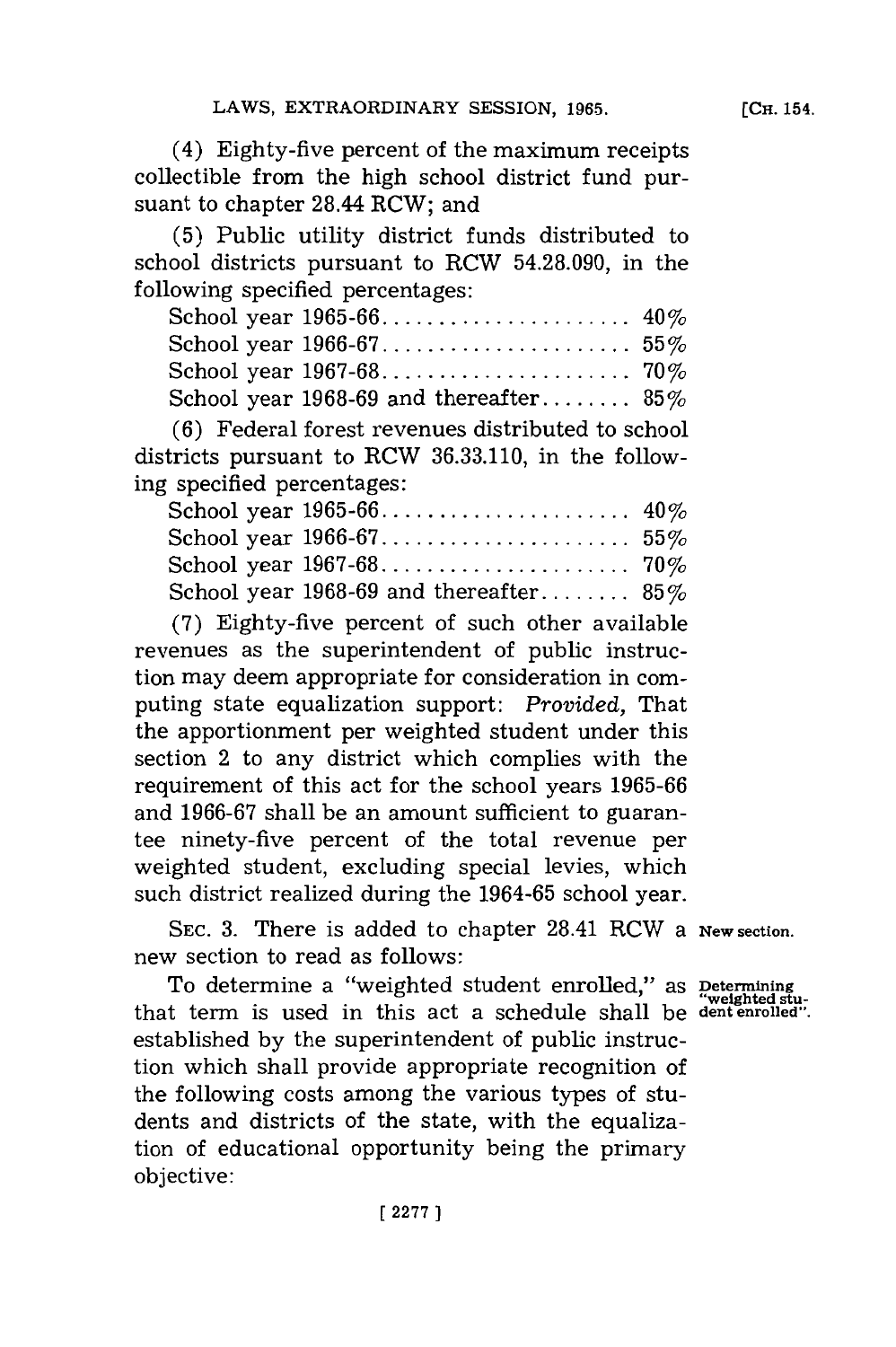**CH.** 154.]

**School districts -Apportionment of state aid to Determnining 'weighted stu-dent enrolled".**

**(1)** Costs attributable to staff experience and professional preparation; and

(2) Costs to state and local funds attributable to the operation of approved educational programs arising as a result of a concentration of culturally disadvantaged students, or as a result of a high degree of transient enrollment; and

**(3)** Costs resulting from the operation of small districts judged **by** the state board of education as remote and necessary; and

(4) Costs differentials attributable to the operation of approved elementary and secondary programs; and

**(5)** Costs which must be incurred to operate an approved vocational program; and

**(6)** Costs which must be incurred and are appropriated to operate an approved program for handicapped children.

The weighting schedule when established shall be renewed biennially **by** the state superintendent and shall be subject to approval, rejection or amendment **by** the legislature. The schedule shall be submitted for approval as a part of the state superintendent's biennial state budget. In the event the legislature rejects the weighting schedule presented, without adopting a new schedule, the schedule established for the previous biennium shall remain in effect. The enrollment of any district, before weighting, shall be the average number of full time students enrolled on the first day of each month.

**New section.**

**Adjustment in allocation when unforeseen emergency.**

**SEC.** 4. There is added to chapter 28.41 RCW a new section to read as follows:

In the event of an unforeseen emergency, in the nature of either an unavoidable cost to a district or unexpected variation in anticipated revenues to a district, the state superintendent is authorized, for not to exceed two years, to make such an adjustment in the allocation of funds as is consistent with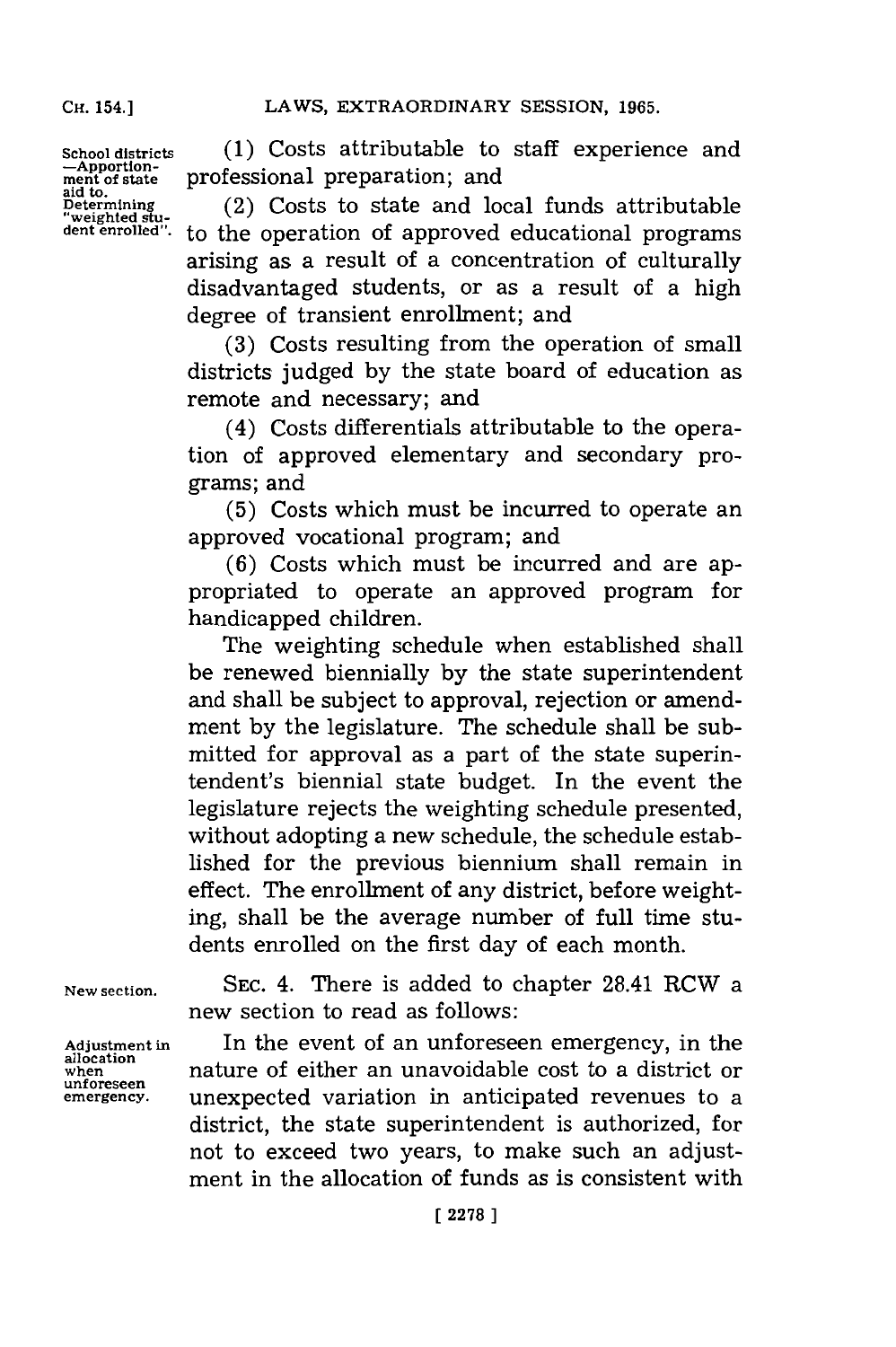the intent of this act in providing an equal educational opportunity for the children of such district or districts.

**SEC. 5.** There is added to chapter 28.41 RCW a **New section.** new section to read as follows:

Reimbursement for transportation costs shall be **Reimburse**in addition to state assistance based upon weighted **transportation.** enrollment. Transportation costs shall be reimbursed as follows:

**(1)** Operational reimbursement shall be limited to ninety percent of the service costs on routes recommended **by** the county transportation commission, and as approved **by** the state superintendent, or shall be limited to ninety percent of the average state cost per vehicle mile for the class of vehicle approved for operation as determined **by** the state superintendent, whichever is the smaller; and

(2) Costs of acquisition of approved transportation equipment shall be limited to ninety percent to be reimbursed over the anticipated life of the vehicle, as determined **by** the state superintendent.

**SEC. 6.** There is added to chapter 28.41 RCW a **New section.** new section to read as follows:

The superintendent of public instruction shall **Rules and** have the power and duty to make such rules and **Reports** regulations as are necessary for the proper administration of this act not inconsistent with the provisions of this act, and in addition to require such reports as may be necessary to carry out his duties under this act.

**SEC. 7.** There is added to chapter 28.24 RCW a **New section.** new section to read as follows:

School district transportation routes, for purposes school district of state reimbursement of transportation costs, shall **routes-Rec**be recommended **by** the county transportation com- **for-Approval.** mission and approved **by** the state superintendent pursuant to rules and regulations established for

**[ 2279]1**

**[CH.** 154.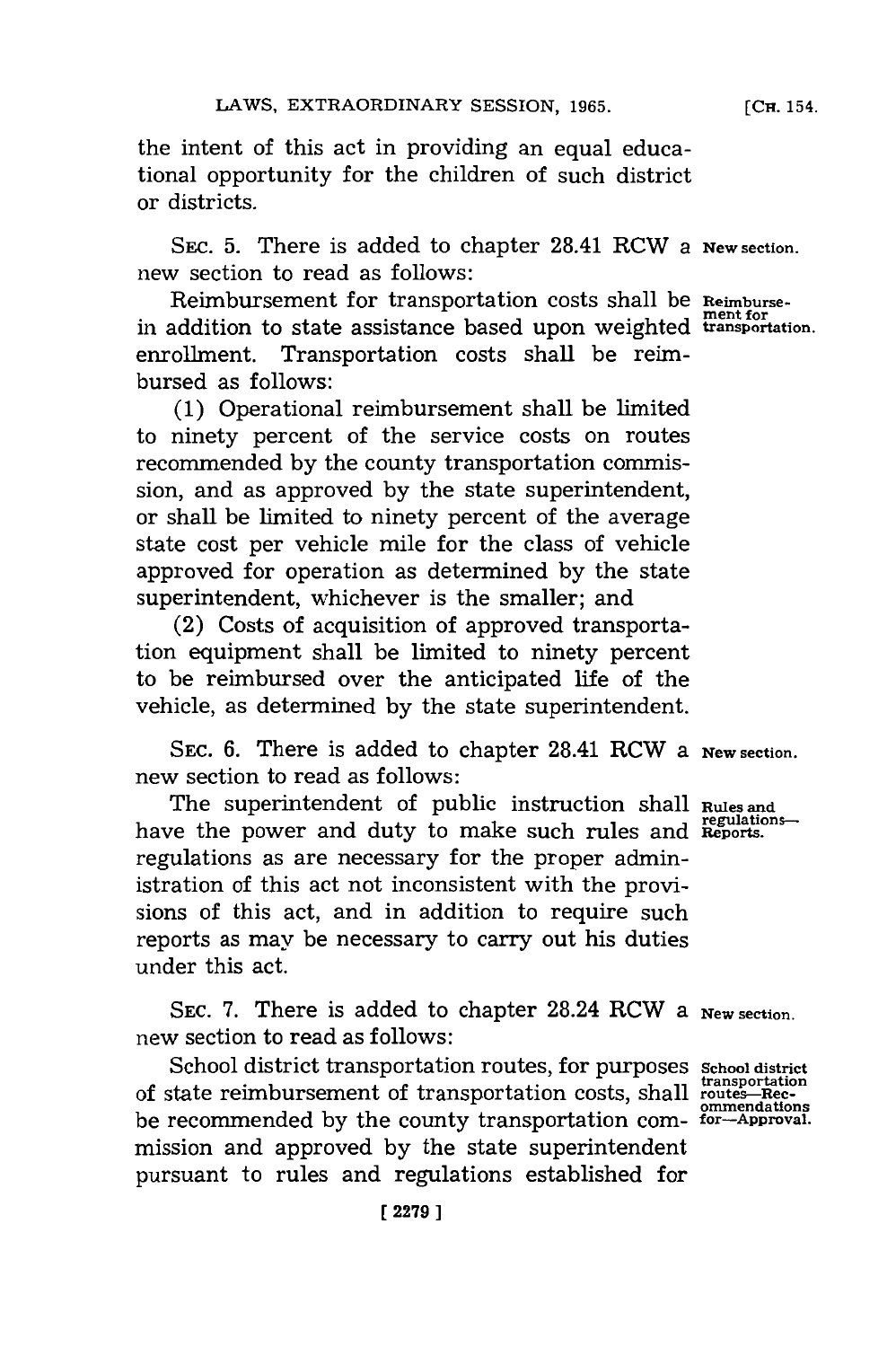**CH.** 154.]

School districts that purpose. The commission shall consist of (1)<br>  $\frac{-\text{Approx}(\text{a})}{-\text{approx}(\text{a})}$  a representative of the local board of directors. (2) a representative of the local board of directors,  $(2)$ aid to.<br>Transportation a representative of the state superintendent of pub-<br>routes. lic instruction, and **(3)** the county superintendent of schools.

**tion of local**

**New section.** SEC. **8.** There is added to chapter 28.24 RCW a new section to read as follows:

> The local board of directors shall cooperate with the transportation commission and the state superintendent in establishing routes and in determining the costs of such routes.

**another**

**New section. SEC. 9.** There is added to chapter 28.24 RCW a new section to read as follows:

**Transportation Individual transportation or other arrangements** method up to equinoments communities  $T_{\text{transportion}}^{\text{commission--}}$  may be authorized when these seem best in the denied when  $T_{\text{transportion}}$  and district shall be judgment of the commission. No district shall be required to transport any pupil living within two miles of the school which such pupil attends. The commission may require pupils residing within two miles of an established route to travel to the route at their own expense.

**New section. SEC. 10.** There is added to chapter 28.24 RCW a new section to read as follows:

**Transporting** A local district may be authorized by the county and educating students in superintendent to transport and educate its pupils **district,** in another district for one year, either **by** payment of a compensation agreed upon **by** such school districts, or under other terms mutually satisfactory to the districts concerned when this will afford better educational facilities for the pupils and when a saving may be effected in the cost of education. Such authorization may be extended for an additional year at the discretion of the county superintendent.

**Emergency.** SEC. **11.** This act is necessary for the immediate preservation of the public peace, health, and safety, the support of the state government and its existing public institutions, and shall take effect on July **1, 1965:** *Provided,* That year-end adjustments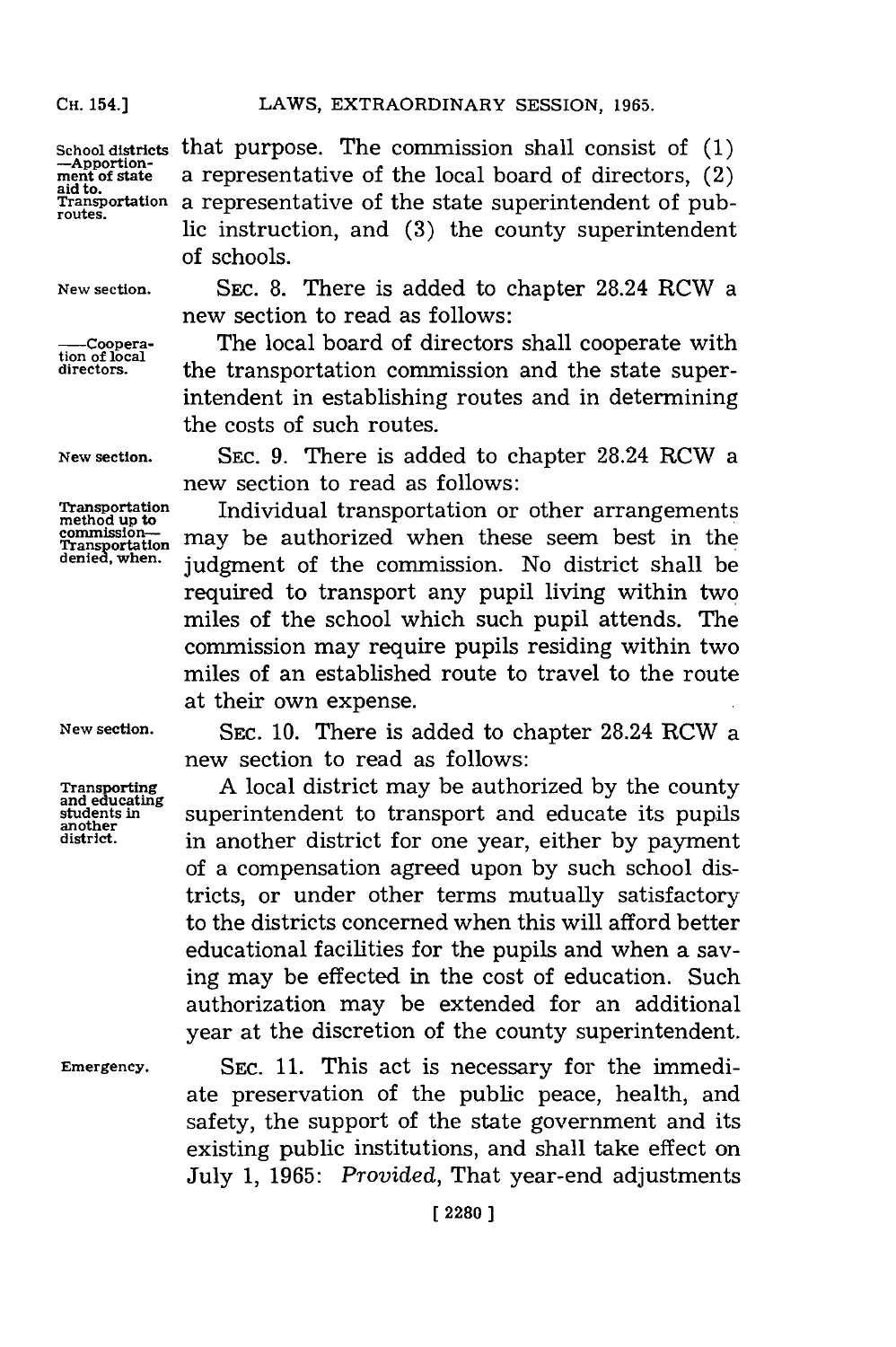**[CH.** 154.

in state support which would have been computed pursuant to RCW 28.41.060 at the close of the 1964- **65** school year for addition to or subtraction from the first grants of the **1965-66** school year shall be made as if RCW 28.41.060 had not been repealed **by** this act.

SEC. 12. Section 2, chapter 282, Laws of 1953 as Repealamended **by** section **3,** chapter **187,** Laws of **1955** and RCW 28.41.060, section 4, chapter **187,** Laws of **1955,** section **7,** chapter **297,** Laws of **1957,** section **1,** chapter **175,** Laws of **1961** and RCW **28.41.070,** section **5,** chapter **187,** Laws of **1955** and RCW 28- .41.075, section **3,** chapter **282,** Laws of **1953** as amended **by** section **7,** chapter **187,** Laws of **1955** and RCW **28.41.080,** section **8,** chapter **187,** Laws of **1955** and RCW 28.41.090, section 4, page **322,** Laws of **1909** and RCW 28.41.100, section **1,** chapter **217,** Laws of 1947 and RCW 28.41.110, section 2, chapter **217,** Laws of 1947 and RCW 28.41.120, section 12, chapter **97,** page 314, Laws of **1909,** section **1,** chapter 45, Laws of **1919,** section **7,** chapter **28,** Laws of **1933,** section 2, chapter **77,** Laws of 1943, section **1,** chapter 148, Laws of **1959** and RCW **28- .48.070,** section **10,** chapter 21, Laws of **1917,** section **1,** chapter **77,** Laws of 1943, section 12, chapter 141, Laws of 1945 and RCW 28.24.010, section **1,** chapter **53,** Laws of 1941 and RCW **28.24.070,** and section 2, chapter **53,** Laws of 1941 and RCW **28.24.071** are each repealed: *Provided,* That the provisions of such statutes herein repealed insofar as they are expressly or impliedly adopted **by** reference or otherwise referred to in or for the benefit of any other statutes, are hereby preserved for such purposes.

**SEC. 13. If** any provision of this act, or its applica- **Severability-** $\frac{1}{2}$  to  $\frac{1}{2}$  and  $\frac{1}{2}$  for the  $\frac{1}{2}$  cases of the  $\frac{1}{2}$  cases of  $\frac{1}{2}$   $\frac{1}{2}$   $\frac{1}{2}$   $\frac{1}{2}$   $\frac{1}{2}$   $\frac{1}{2}$   $\frac{1}{2}$   $\frac{1}{2}$   $\frac{1}{2}$   $\frac{1}{2}$   $\frac{1}{2}$   $\frac{1}{2}$   $\frac{1}{2}$   $\frac{$ the remainder of the act, or the application of the provision to other persons or circumstances is not affected.

**[ 22811**